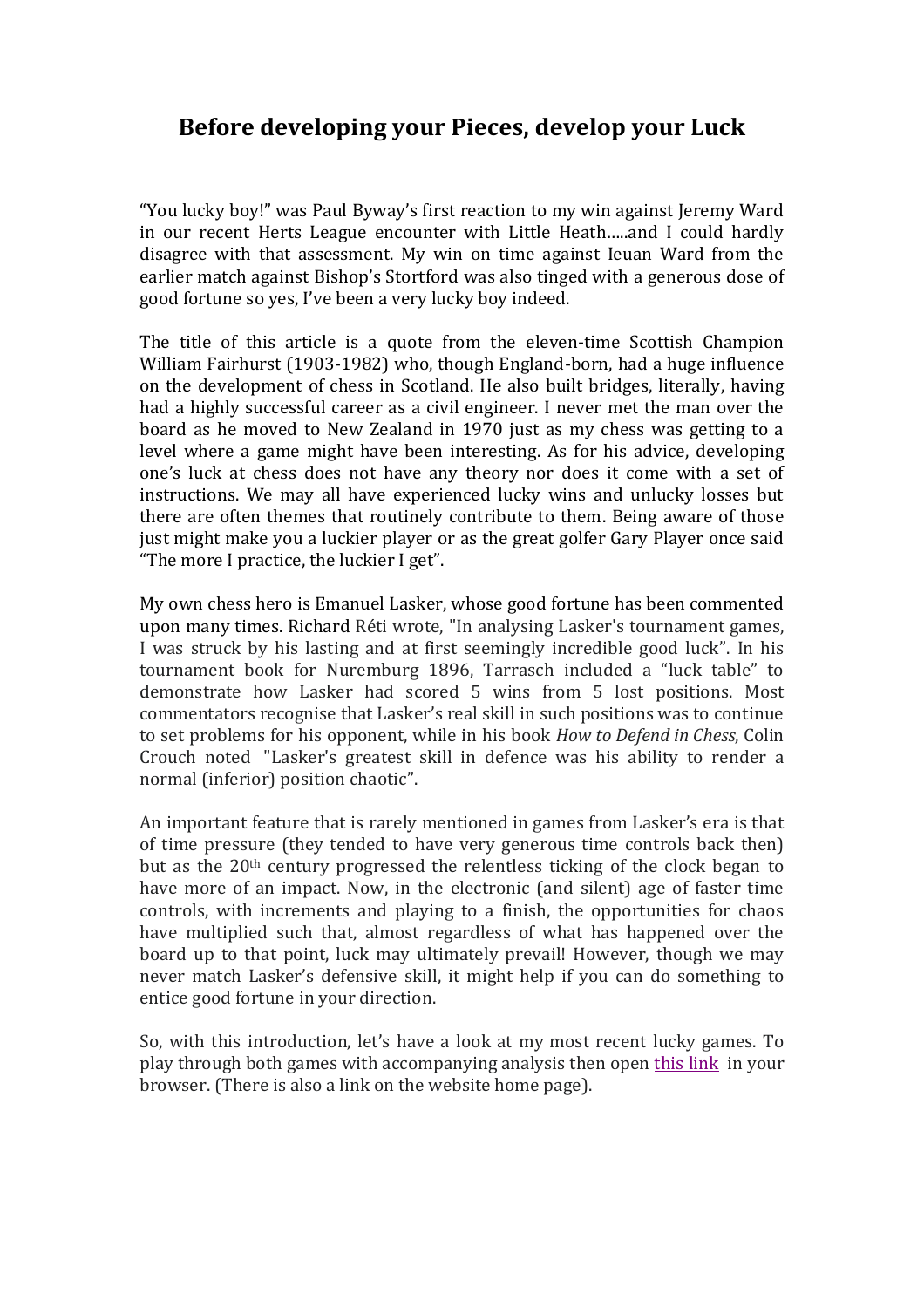| Game 1 |                                       |
|--------|---------------------------------------|
| White: | Ieuan Ward (2290, Bishop's Stortford) |
| Black: | Stephen Swanson (2187, Hertford)      |

Time Control: Whole game in 70 minutes with a 10 second increment per move from the start.

Some of you will know that I have rarely elected to play league games "to a finish" on the night but the new rules do not allow for the "slow stuff", so I was obliged to use the time plus increment control. Given this feature I had decided that I would play quite quickly and not allow myself to be dragged into playing on the increment. So, by the time we had reached the position below (at what would have been the old-school move 35 time-control) I had over 15 minutes left while my opponent had about 2 minutes.



I'd just played **35…..Rb8-e8** as I was concerned that White might continue with Bh3-c8 to lock the rook out of play, which would have put a severe dent on attempts to generate activity. My other major worry was that White might now manoeuvre his rook round to c8, and the game continued with **36.Ra5-a2 d4 37.Ra2-c2 Re8-e5 38.Rc2-c8** after which White is still winning. However, he has the distraction of Black's central pawns plus he was now down to about a minute plus the continuing increment so I just needed to give him something to think about – to create a bit of chaos.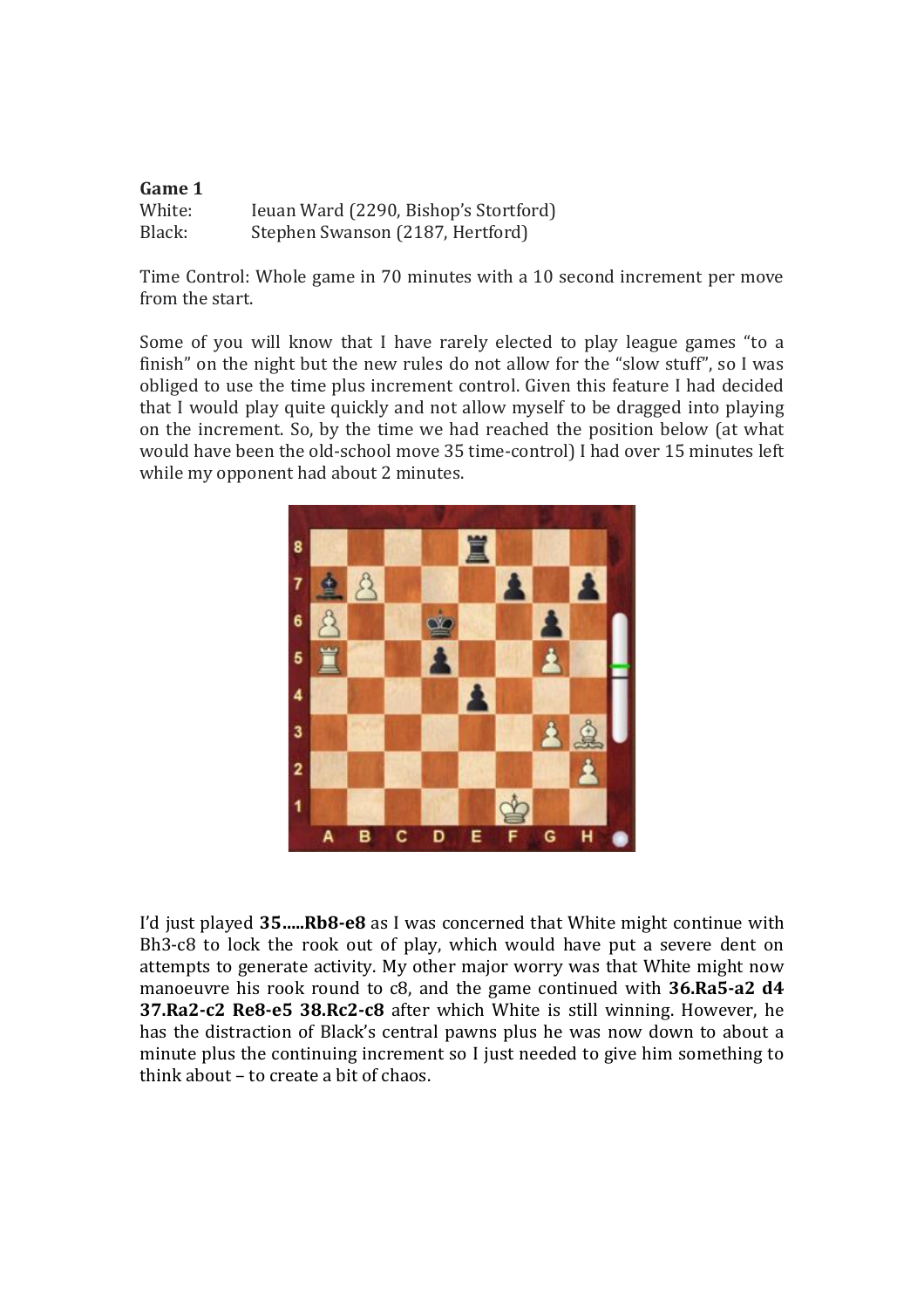

Most of my thinking was around 38…..d4-d3 39.Rc8-a8 e4-e3 40.Rxa7 e3-e2+ but then White plays 41.Kf1-g2 and though Black promotes first he also gets checkmated first, so instead I played the **38…..Re5-a5?** thinking that I could combine rook checks from the side with pawn pushes but it's a bit slow. Too late I also saw that White can win with 39.Rc8-a8 Rxa6 40.Rxa7 Ra6-b6 41.Ra7 a6!....but with little time to think he went for **39.b7-b8=Q+ Bxb8 40.Rxb8 Rxa6** when suddenly the position is equal. Now, as White paused to assess the new board situation, he ran out of time and 0-1 was recorded on the scoresheet. [A message for all you kibitzers out there….when your own player has just blown a game that loses the match and he is a bit upset, don't immediately demonstrate to him (or her) how they might have won the game two moves earlier…..it's not really that helpful!].

A fortunate outcome, down mostly to my opponent's time issues, but under these conditions most positions can appear chaotic and it is really tough to play good moves, never mind the best ones.

## **Game 2**

| White: | Stephen Swanson (Hertford) |
|--------|----------------------------|
| Black: | Jeremy Ward (Little Heath) |

Time Control: Whole game in 70 minutes with a 10sec increment per move from the start.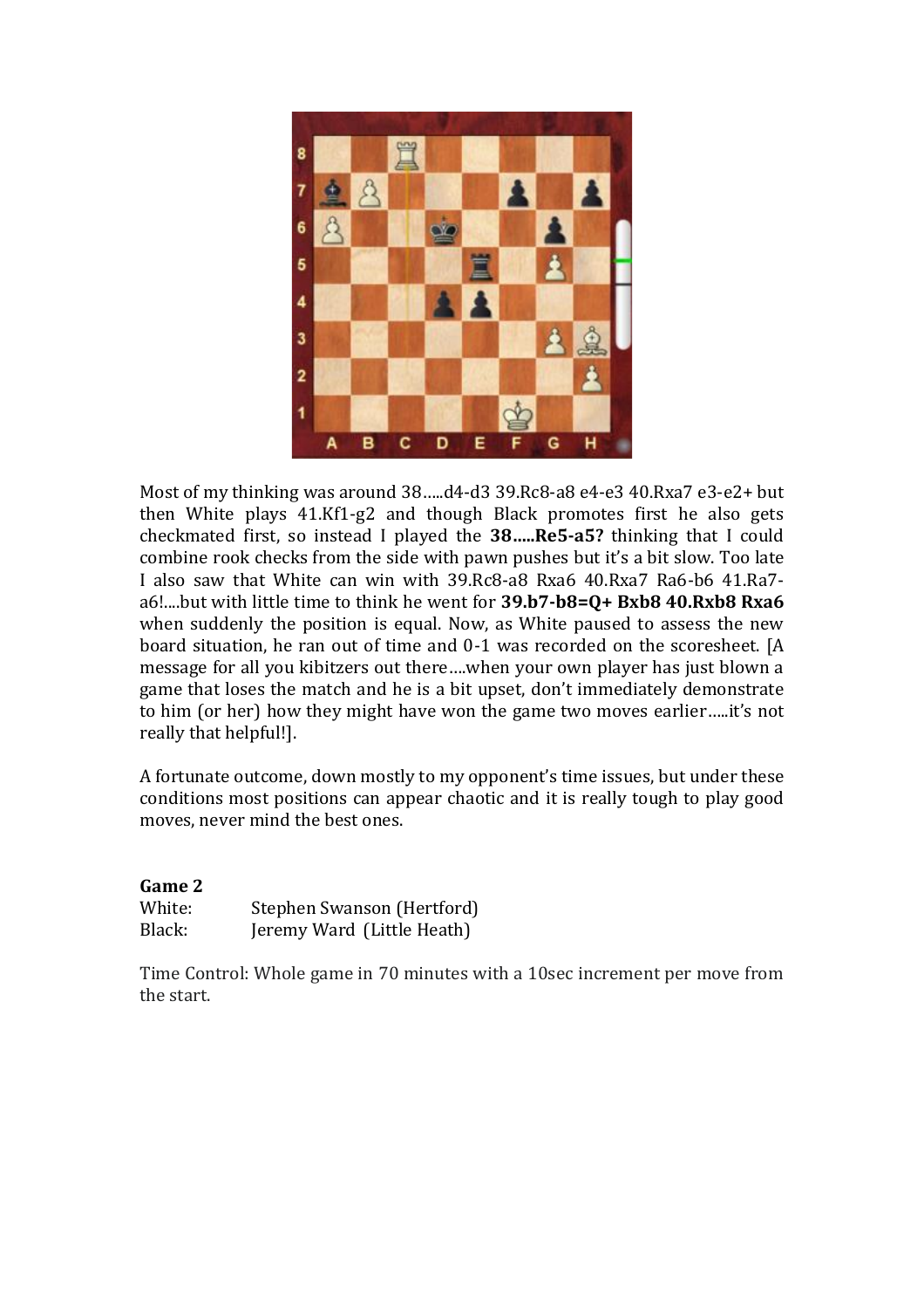

I played an unusual opening and played it badly so now I'm lost. Black has a simple plan to invade down the a-file and play b4-b3. All I can do is to try to make it just a little bit harder to finish me off – to force Black to find a few more good moves. Also, Black has been playing at a steady pace so no time issues at the moment. So, first on my list, the Black bishop on e6 is a huge piece so we exchange it off with **27.Bf3-d5 Qa7-d7 28.Bxe6+ Qxd7 29.Qg2-b7** and get a little activity.

However, some moves later Black has made progress but at the expense of his clock and we were both down to a couple of minutes plus the increment [Yes, I'd also been using too much time!]. A bit of patience and Black will be home and dry but White's major pieces are still actively placed – so Black deals with that.



Black played **38…..Qe6-c6** - a very human move but not the engine favourite – and I replied with **39. Qf3-f1!?** I didn't like giving up the long diagonal and the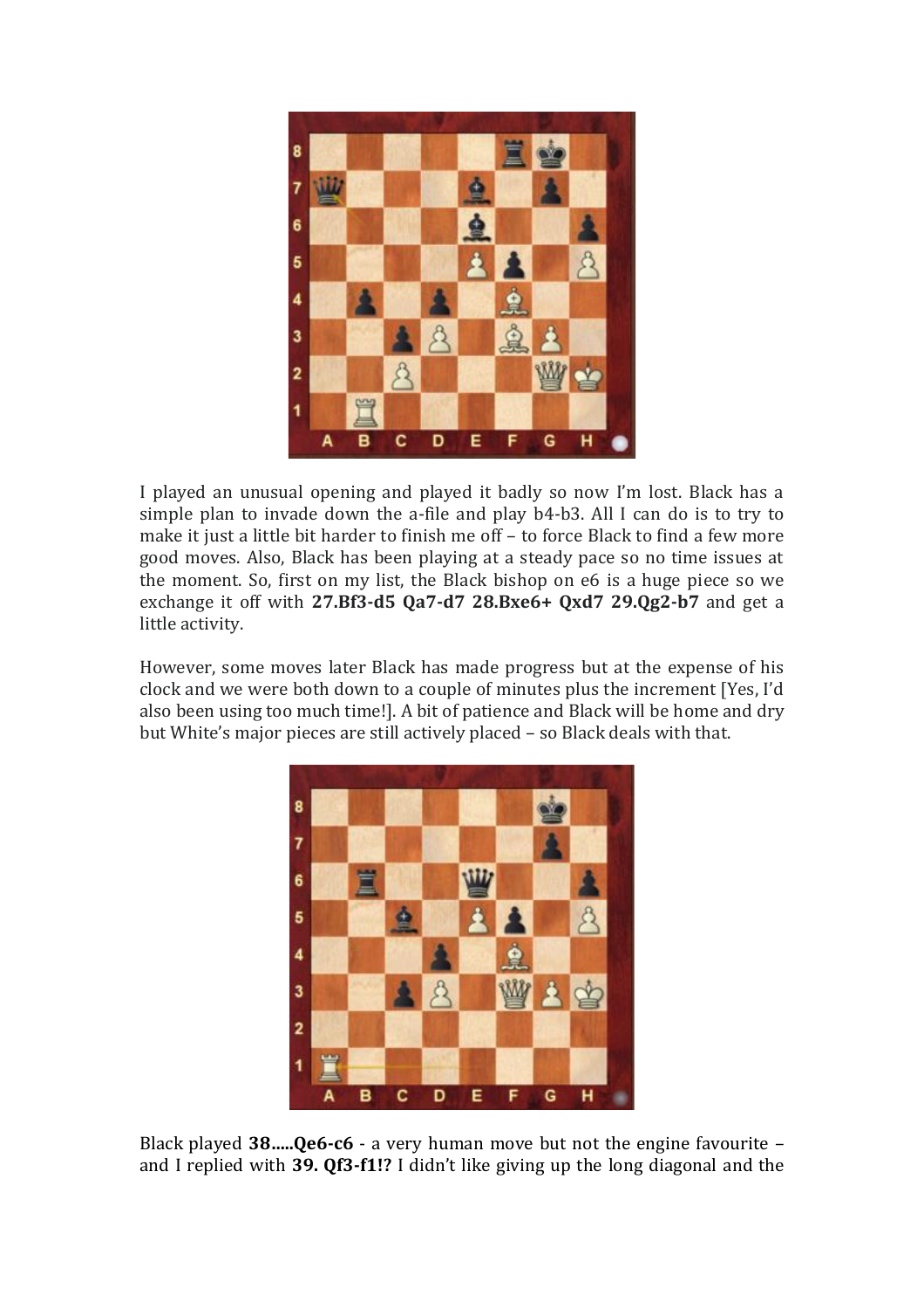engine prefers the exchange of queens but that would remove any real complications - plus, the move played sets a sort of trap. **39…..Rb6-b2 40.Bf4 c1**. I could tell that Jeremy had missed this move and was getting a bit frustrated that he didn't have an immediate win….and his clock was running. His f-pawn is now hanging but the position of the White king looks perilous so surely keeping his rook active with **40….Rb2-c2** would be OK, but it isn't. Not so obvious under time pressure but the best idea now is to play 40….Rb2-b8 when White can't play 41.Qxf5 because of 41….Rb8-f8 winning quickly. Instead, White is more or less obliged to put the bishop back on f4 then I suggest that a good plan for Black is to re-coordinate his pieces – e.g put the queen back on e6, king on h7, rook on d8, bishop on e7 – nothing fancy here. White's weaknesses on h5 and e5 haven't gone away and the passed pawn will continue to be the trump card. Play simple, sensible non-forcing moves, but play them quickly.



In this position I did play quickly, grabbing the pawn with **41.Qxf5** apparently abandoning the defence of my king but after either Qc6-g2+ or Qc6-h1+ the king is surprisingly safe on g4. Now the combination of a sudden change in the position and the shortage of time caused Black to err again with **41…..Rc2-e2** then after **42.Bc1-f4**….I offered a draw! Black refused and play continued **42…..Qc6-d5 43.Qf5-c8+** then he blundered horribly with **43…..Kg8-h7** (Bc5-f8 is equal) which was met with **44.Ra1-a8** when mate is unavoidable - Black has only one sensible check left due to the unfortunate position of his rook on e2 - so 1-0 quickly followed.

So what about that draw offer…..well, I didn't have much time either, otherwise I might have found 42.Bxh6 instead of moving it to f4. I'd been lost since about move 10 so a draw was something of a result for me and I thought Jeremy might have gone for it giving how active I'd suddenly become. However, having been in little danger for the rest of the game, I don't think he could accept the degree to which things had changed and he made those final errors.